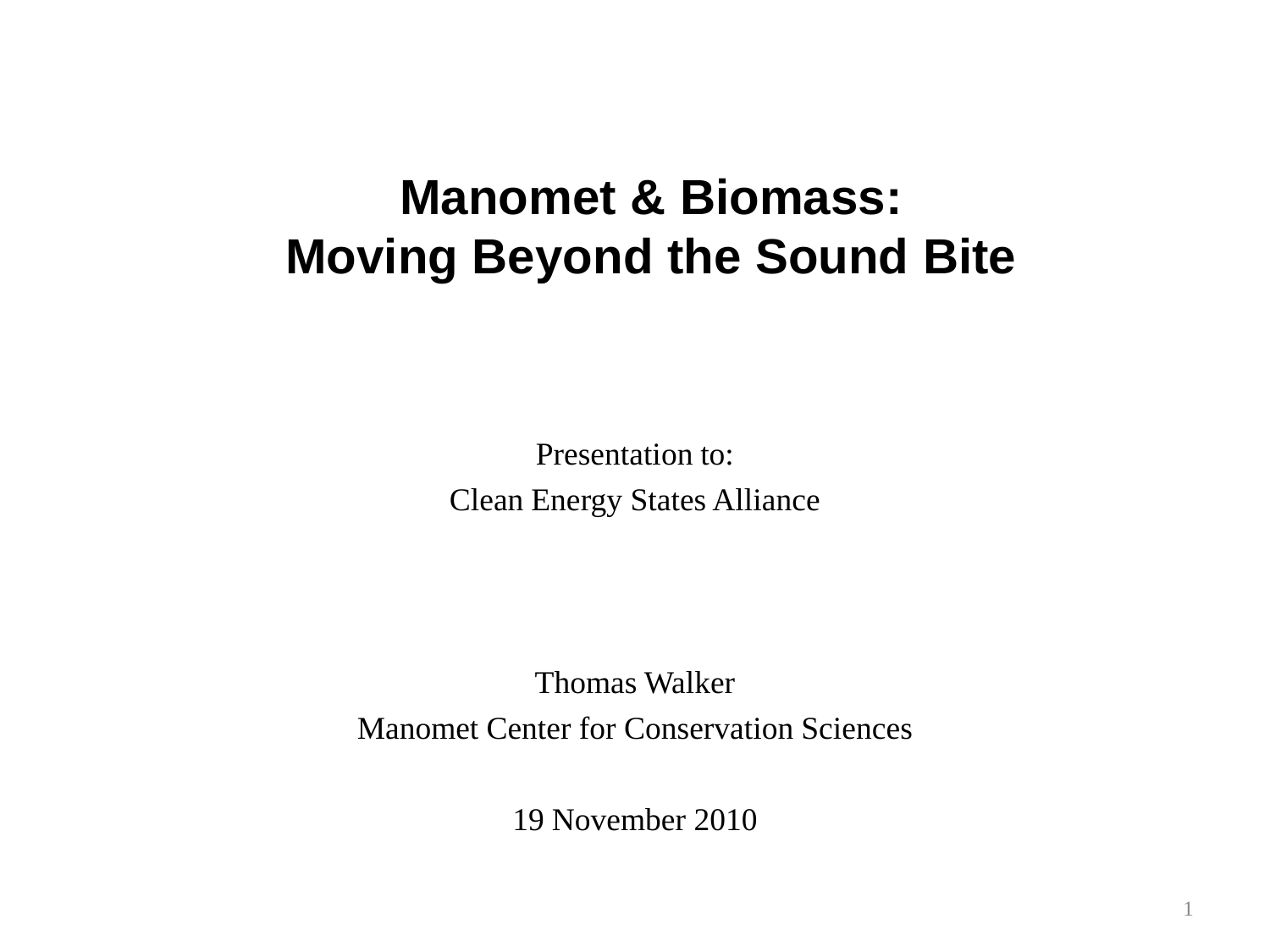### **Overview**

- *Summary−*Manomet approach and conclusions.
- *Response to critics−*issues of temporal and spatial scales; lifecycle assessment boundaries, and baselines for analysis.
- *Moving ahead−*a few considerations in translating GHG accounting insights into biomass energy policies.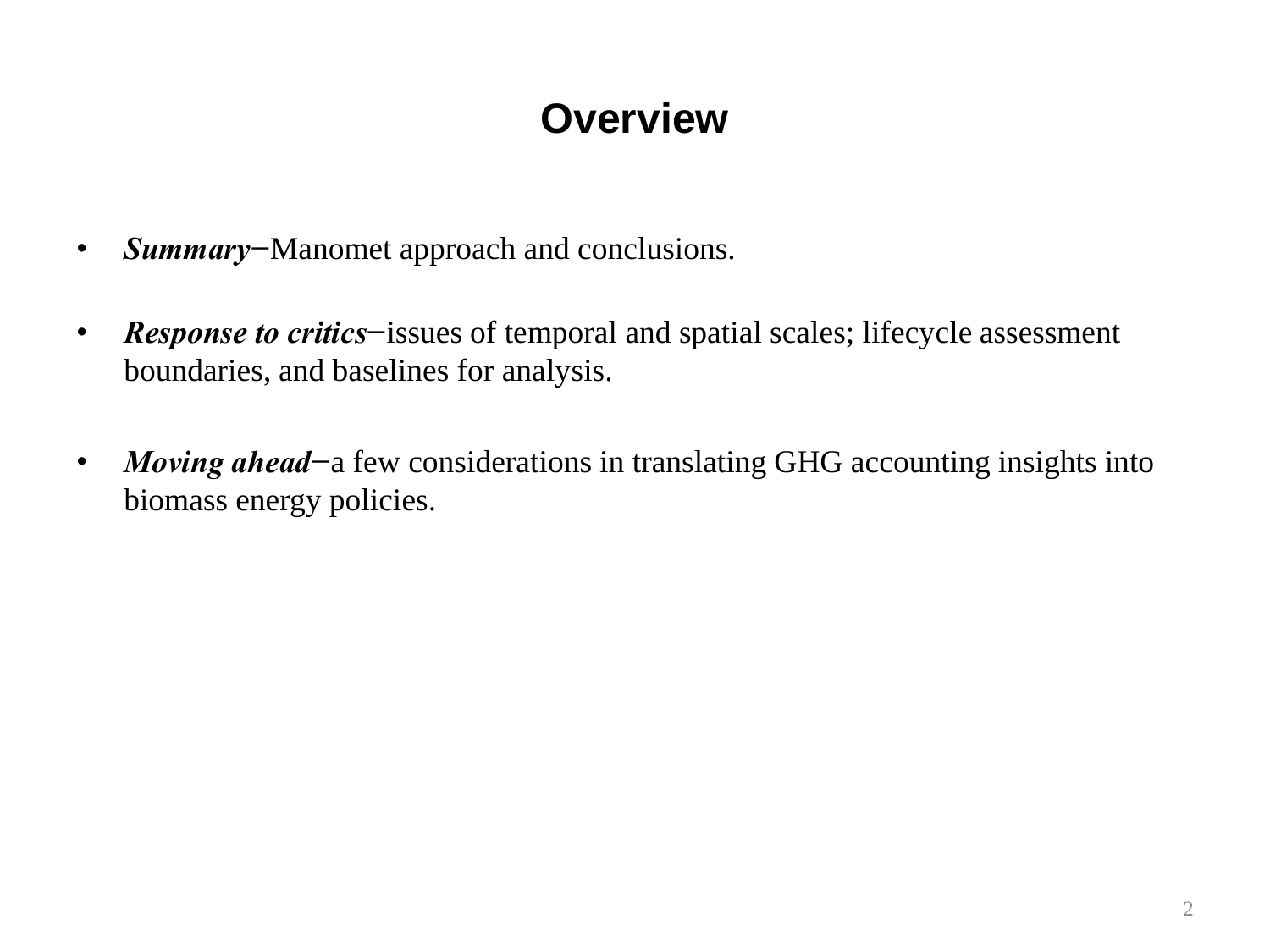# **Forest Biomass Carbon Accounting What's the Issue Addressed by Manomet?**

*What is the greenhouse gas (GHG) impact of substituting renewable forest biomass for fossil fuels in the Massachusetts energy sector?*

- 'Debt-Dividend' Framework compares a 'business as usual' baseline with biomass energy scenario.
	- BAU assumes continued burning of fossil fuels and continued sequestration in forests harvested for timber but not biomass.
	- Biomass scenario assumes BAU harvest is augmented to include biomass (logging residues and additional whole trees) combusted to replace fossil fuels.
- Focus on net GHG changes in atmosphere rather than increases or decreases from today's forest carbon levels—continued increase in forest carbon doesn't rule out possibility that atmospheric GHG levels won't be higher than in BAU.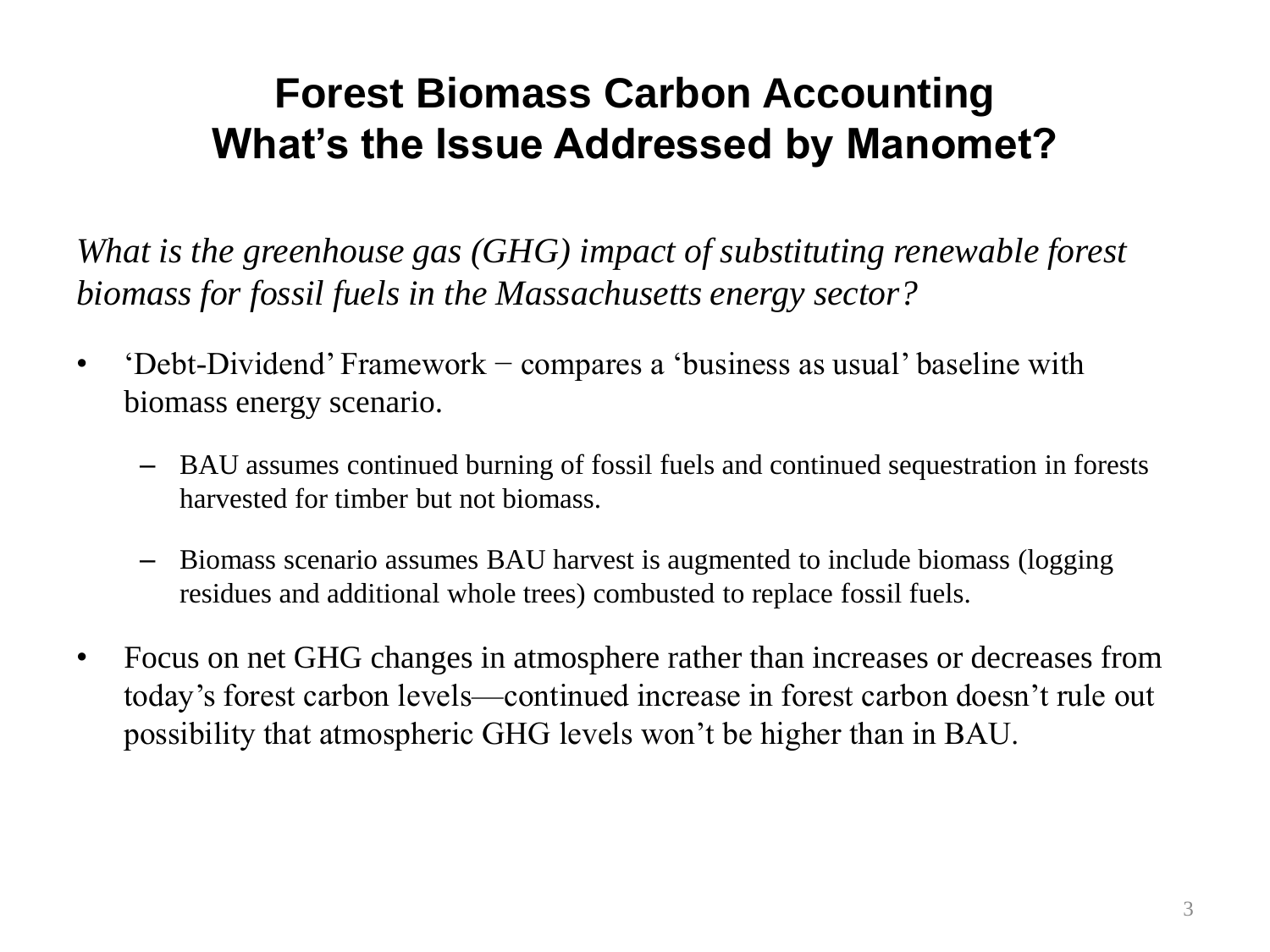### **Carbon Emissions by Technology & Fuel**

| <b>Exhibit 6-6</b><br><b>Carbon Emission Factors by Technology*</b><br>Kilograms per Unit of Energy**          |                 |      |          |          |                    |  |  |
|----------------------------------------------------------------------------------------------------------------|-----------------|------|----------|----------|--------------------|--|--|
| <b>Scenarios</b>                                                                                               | <b>Biomass</b>  | Coal | Oil (#6) | Oil (#2) | <b>Natural Gas</b> |  |  |
| <b>Utility-Scale Electric</b>                                                                                  | Kilograms/MWh   |      |          |          |                    |  |  |
| Fuel Prod & Transport                                                                                          | $\overline{7}$  | 14   |          |          | 34                 |  |  |
| <b>Fuel Combustion</b>                                                                                         | 399             | 270  |          |          | 102                |  |  |
| Total                                                                                                          | 406             | 284  |          |          | 136                |  |  |
| <b>Thermal</b>                                                                                                 | Kilograms/MMBtu |      |          |          |                    |  |  |
| Fuel Prod & Transport                                                                                          | 1               |      | 6        | 6        | 6                  |  |  |
| <b>Fuel Combustion</b>                                                                                         | 35              |      | 27       | 25       | 17                 |  |  |
| Total                                                                                                          | 36              |      | 33       | 31       | 23                 |  |  |
| <b>CHP</b>                                                                                                     | Kilograms/MMBtu |      |          |          |                    |  |  |
| Fuel Prod & Transport                                                                                          | 1               |      | 7        | 6        | 6                  |  |  |
| <b>Fuel Combustion</b>                                                                                         | 35              |      | 29       | 27       | 18                 |  |  |
| Total                                                                                                          | 36              |      | 35       | 33       | 24                 |  |  |
| * As discussed below, emissions factors for pellets are characterized relative to the thermal technology using |                 |      |          |          |                    |  |  |

green chips which is shown in this table.

\*\* Sources and calculations for these data are described in the text.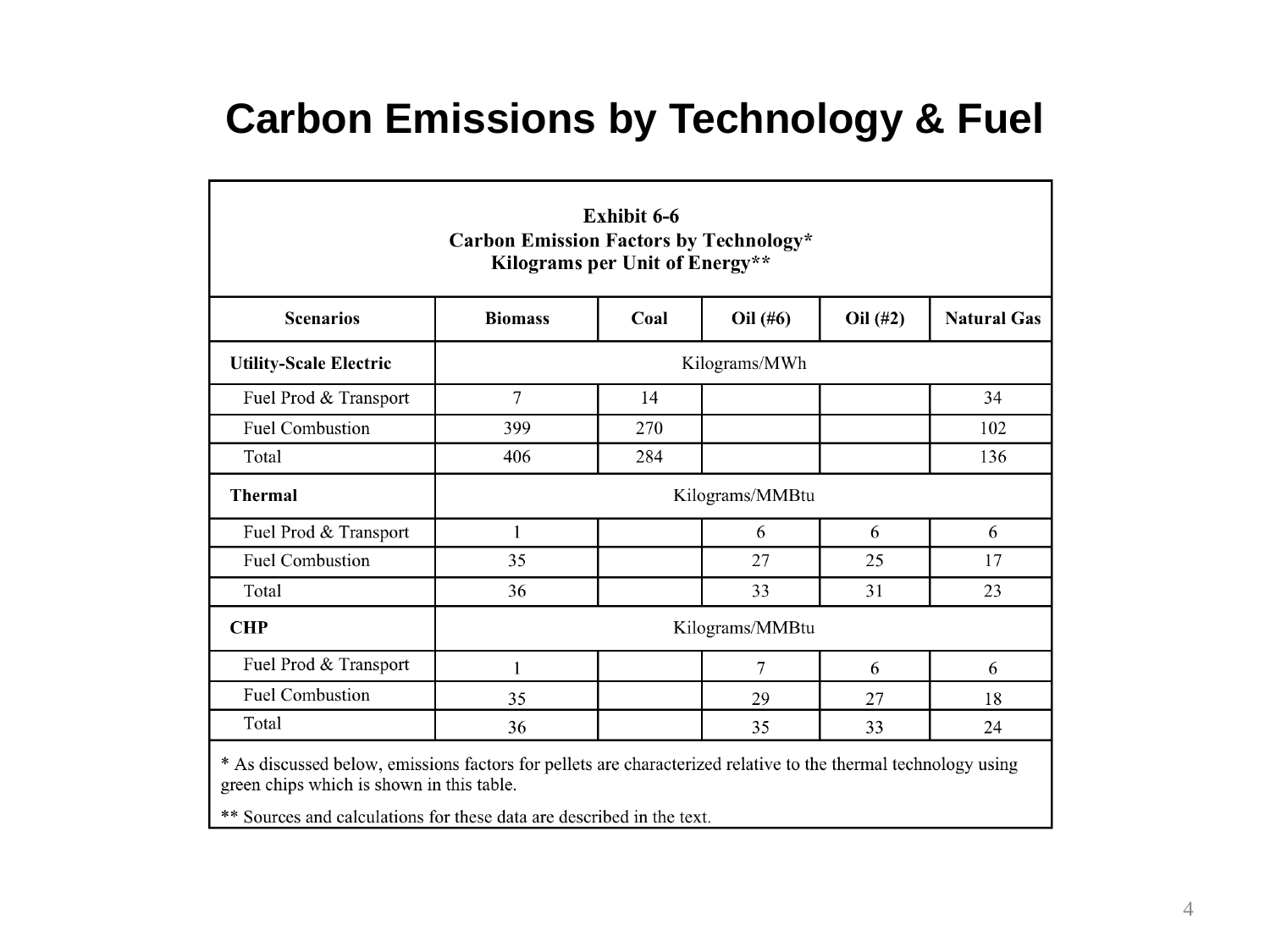#### **Forest Stand Dynamics**

- Modeling of 88 Massachusetts FIA plots using USFS Forest Vegetation Simulator.
- Scenarios−two alternative BAU scenarios combined with three biomass harvest intensities.
- Both 'mixed wood' and logging residues analyses.

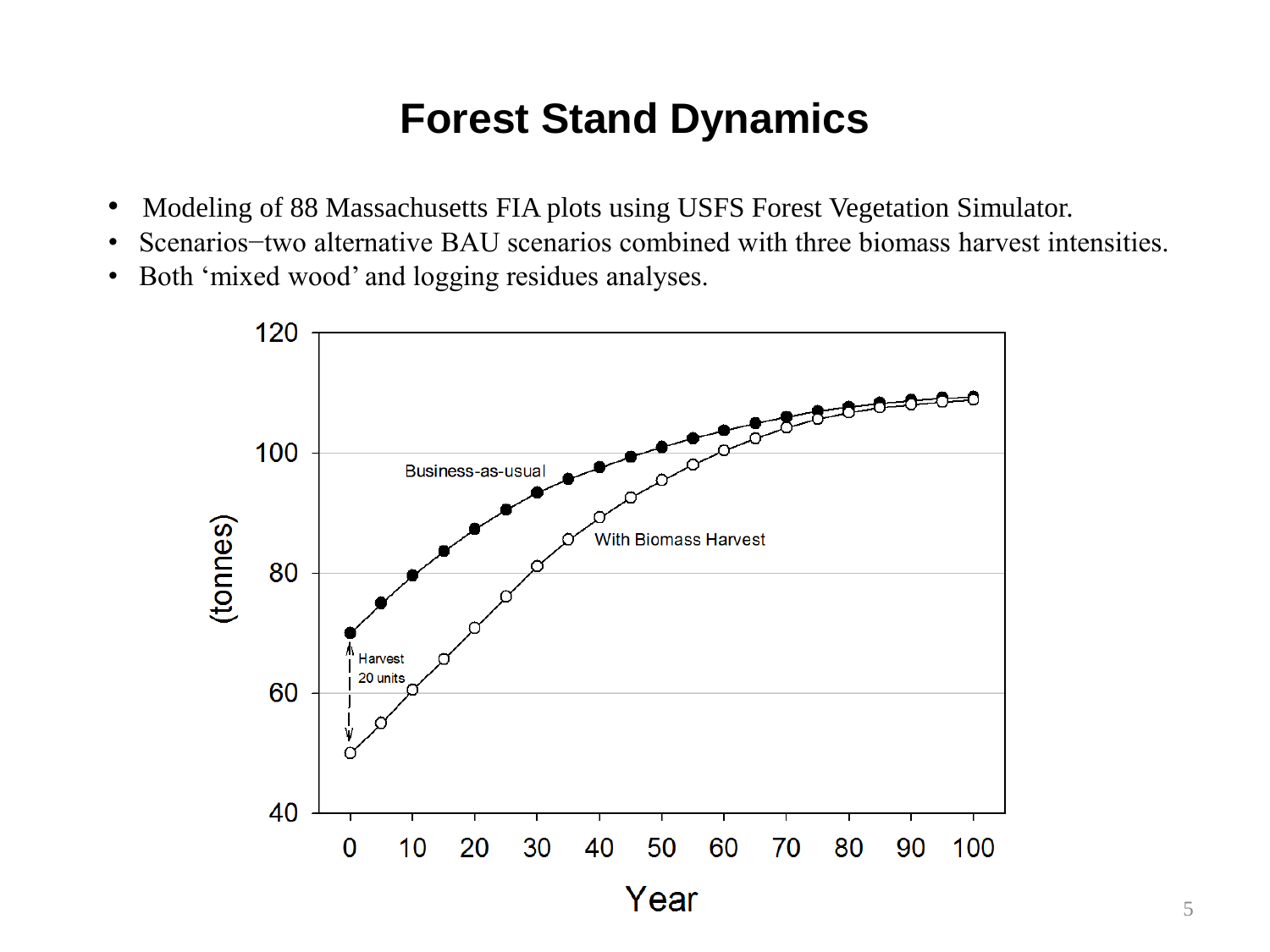#### **'Debt-Dividend' Model for GHG Emissions**

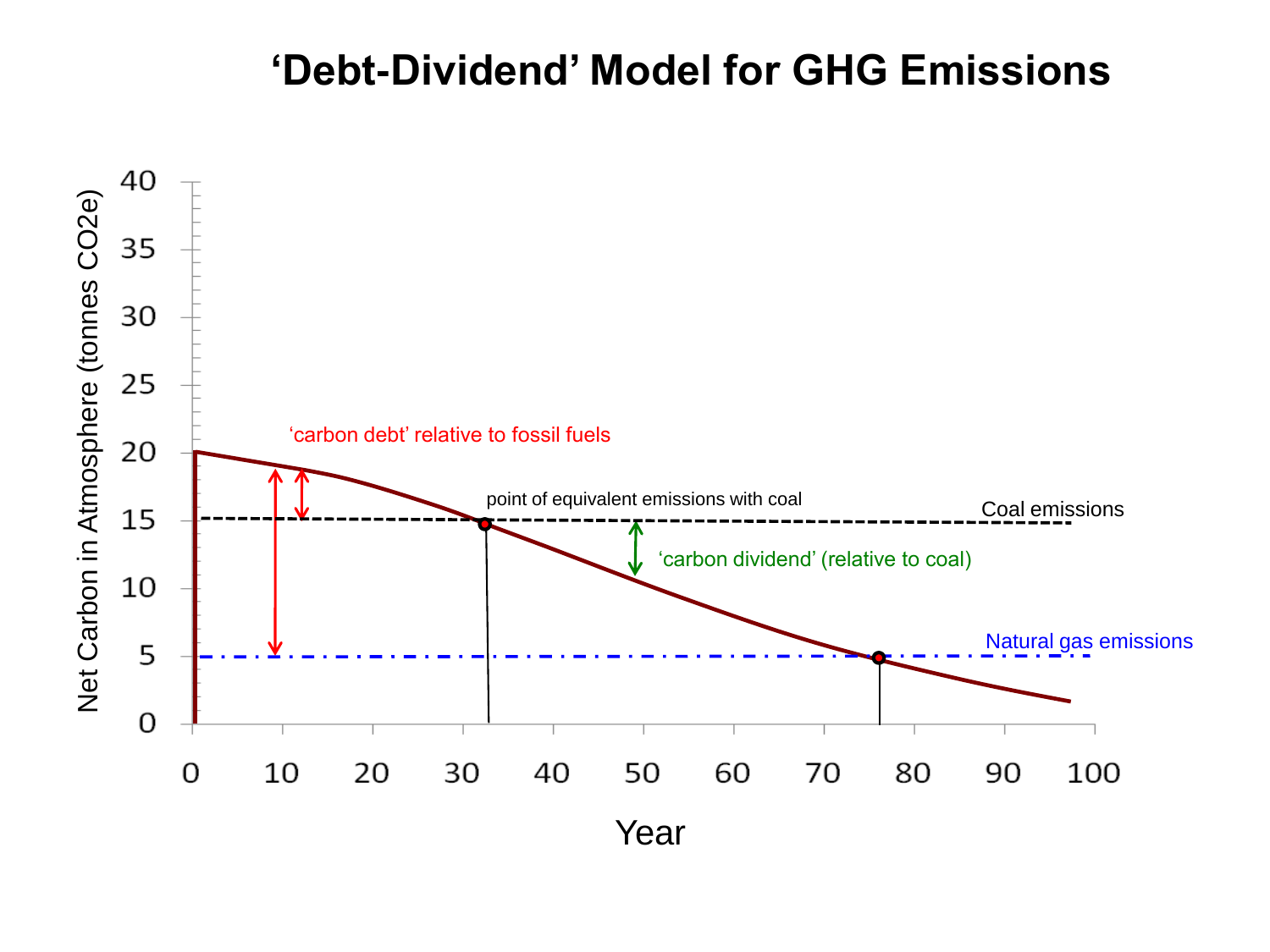### **Spatial and Temporal Aggregation of Stand-Level Plots**

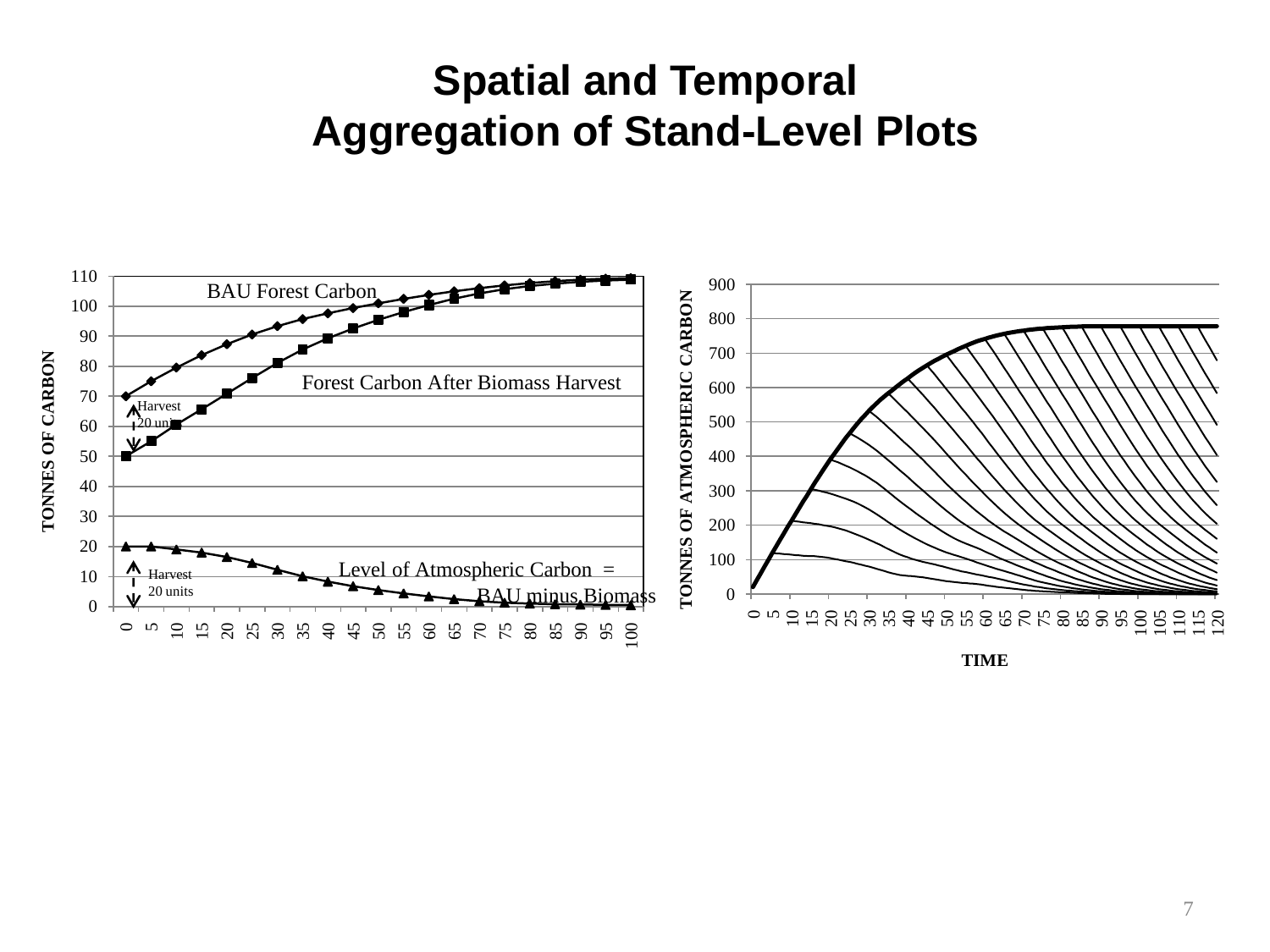### **Landscape Scale Cumulative Carbon Debts & Dividends**

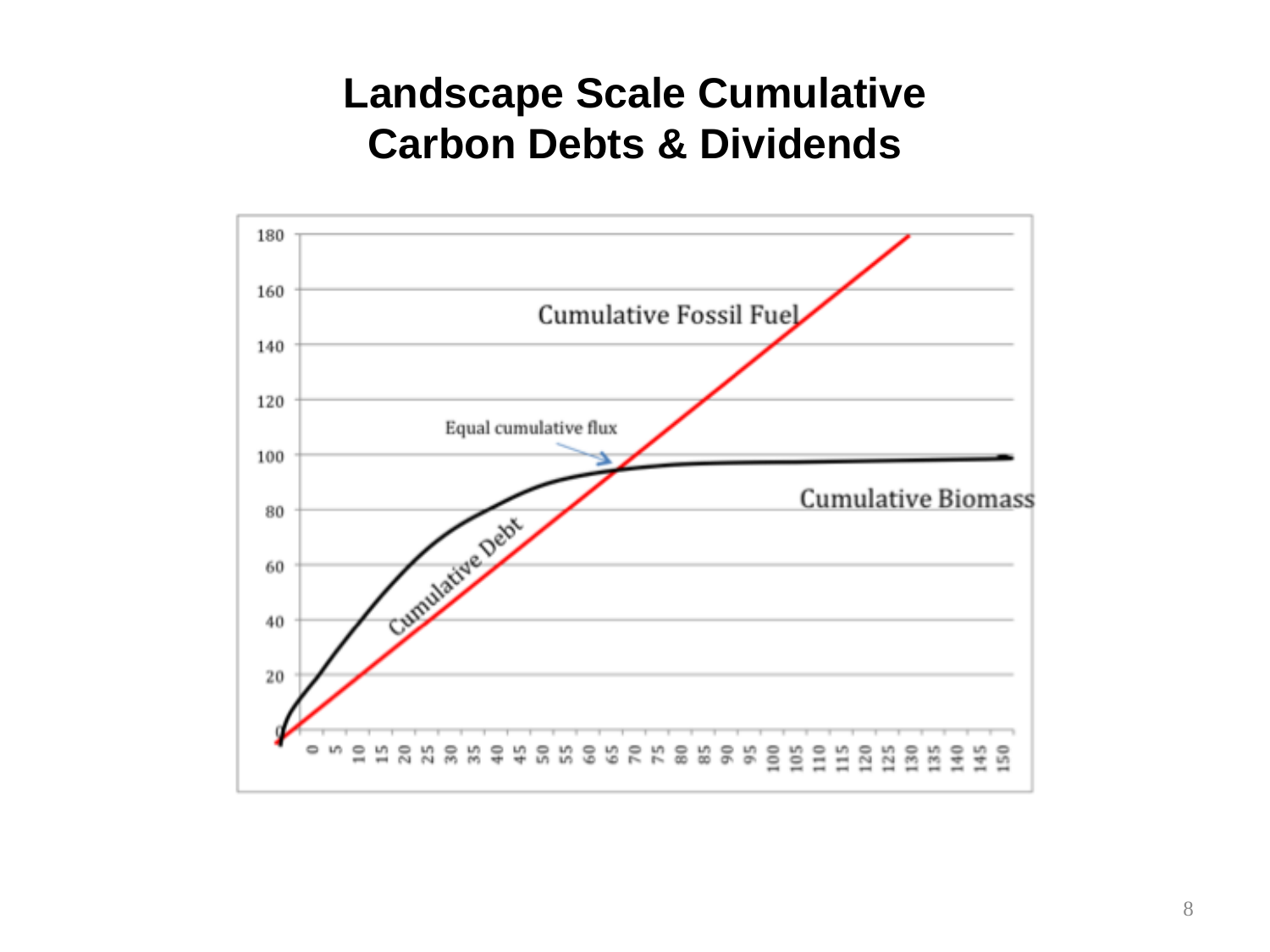### **Massachusetts Carbon Recovery Summary Emissions from Continuous Operation**

| <b>Years to Achieve Equal Flux with Fossil Fuels</b> |                               |           |                               |               |  |  |  |  |
|------------------------------------------------------|-------------------------------|-----------|-------------------------------|---------------|--|--|--|--|
| <b>Harvest Scenario</b>                              | <b>Fossil Fuel Technology</b> |           |                               |               |  |  |  |  |
|                                                      | Oil (#6),<br><b>Thermal</b>   |           | Coal, Electric   Gas, Thermal | Gas, Electric |  |  |  |  |
| <b>Mixed Wood</b>                                    | $15 - 30$                     | $45 - 75$ | 60-90                         | >90           |  |  |  |  |
| <b>Logging Residues Only</b>                         |                               | 10        | 10                            | 30            |  |  |  |  |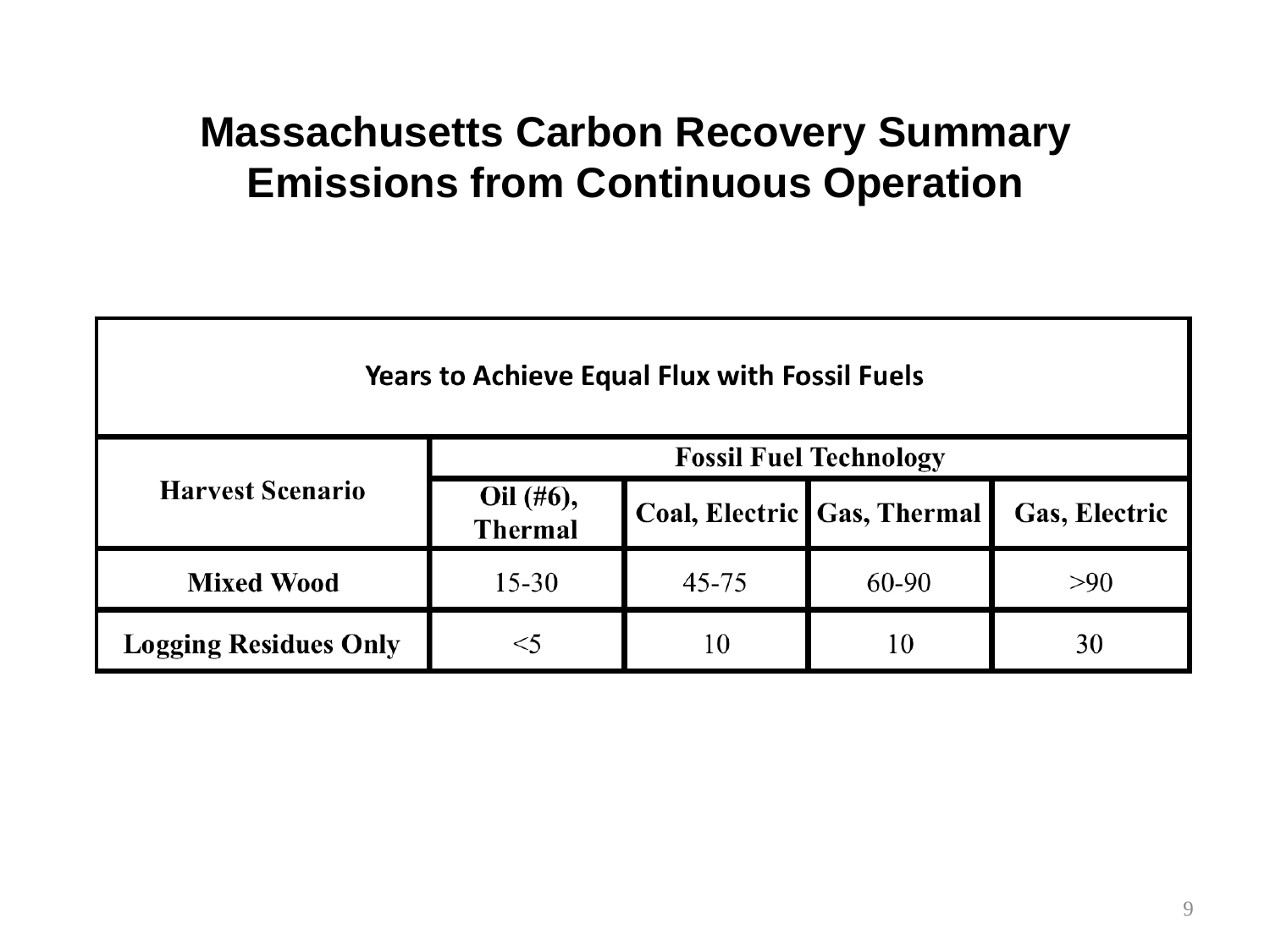### **Critiques of Manomet's Approach Choice of Time Period for Analysis**

*Manomet inappropriately biased its analysis by choosing today as the beginning timeframe for carbon cycling instead of in the past when the forest began to uptake atmospheric CO<sup>2</sup> .*

- In Manomet's BAU vs. biomass comparisons, the starting point for the analysis does not affect the results. Had the starting point been 1910 instead of 2010, the forest growth in both the BAU and biomass scenarios would simply cancel each other out up to the point in time when biomass harvests are assumed to begin (2010).
- Whether forest carbon inventories have been rising or falling before 2010 is irrelevant to the analysis of GHG impacts of increasing biomass harvests for energy today and in the future.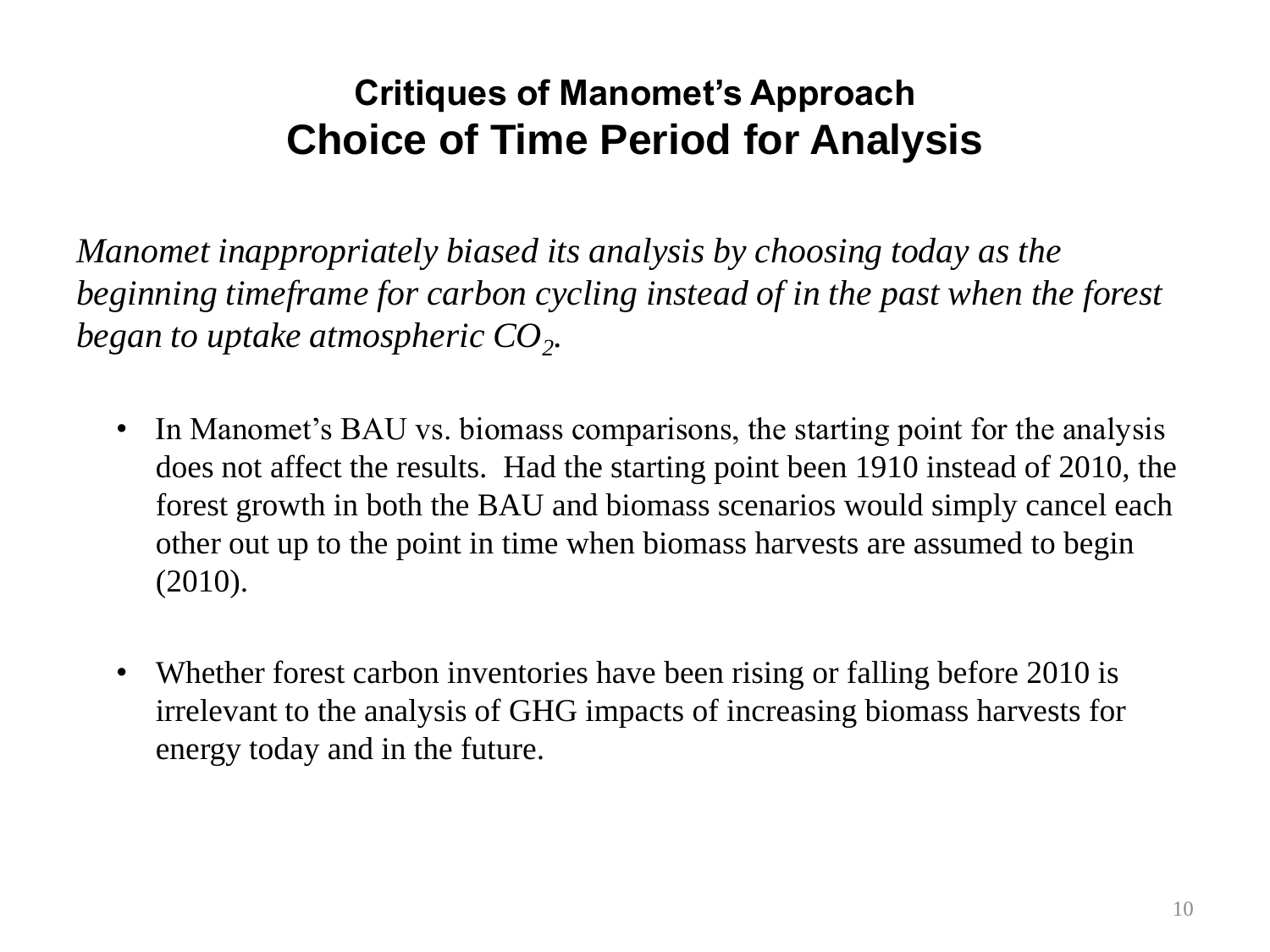### **Critiques of Manomet's Approach Landscape vs. Stand Level Analyses**

*Manomet's modeling of stand-level dynamics associated with biomass harvesting ignores carbon sequestration on the rest of the forest landscape.*

- Manomet agrees the landscape is the appropriate scale for modeling carbon impacts.
- Based on our analysis of forest products markets in Massachusetts, we estimate that increased demand for biomass is unlikely to affect carbon sequestration rates on acres until they are harvested. Thus, a spatial and temporal extrapolation approach that adds impacts across harvested acres adequately characterizes the landscape level effects in Massachusetts.
- In other regions, with differing ownership patterns and greater competition for wood, additional market impacts—for example the potential impact of higher prices on the amount of land in growing forests—should be taken into account when accounting for the net impacts of increased bioenergy on GHGs.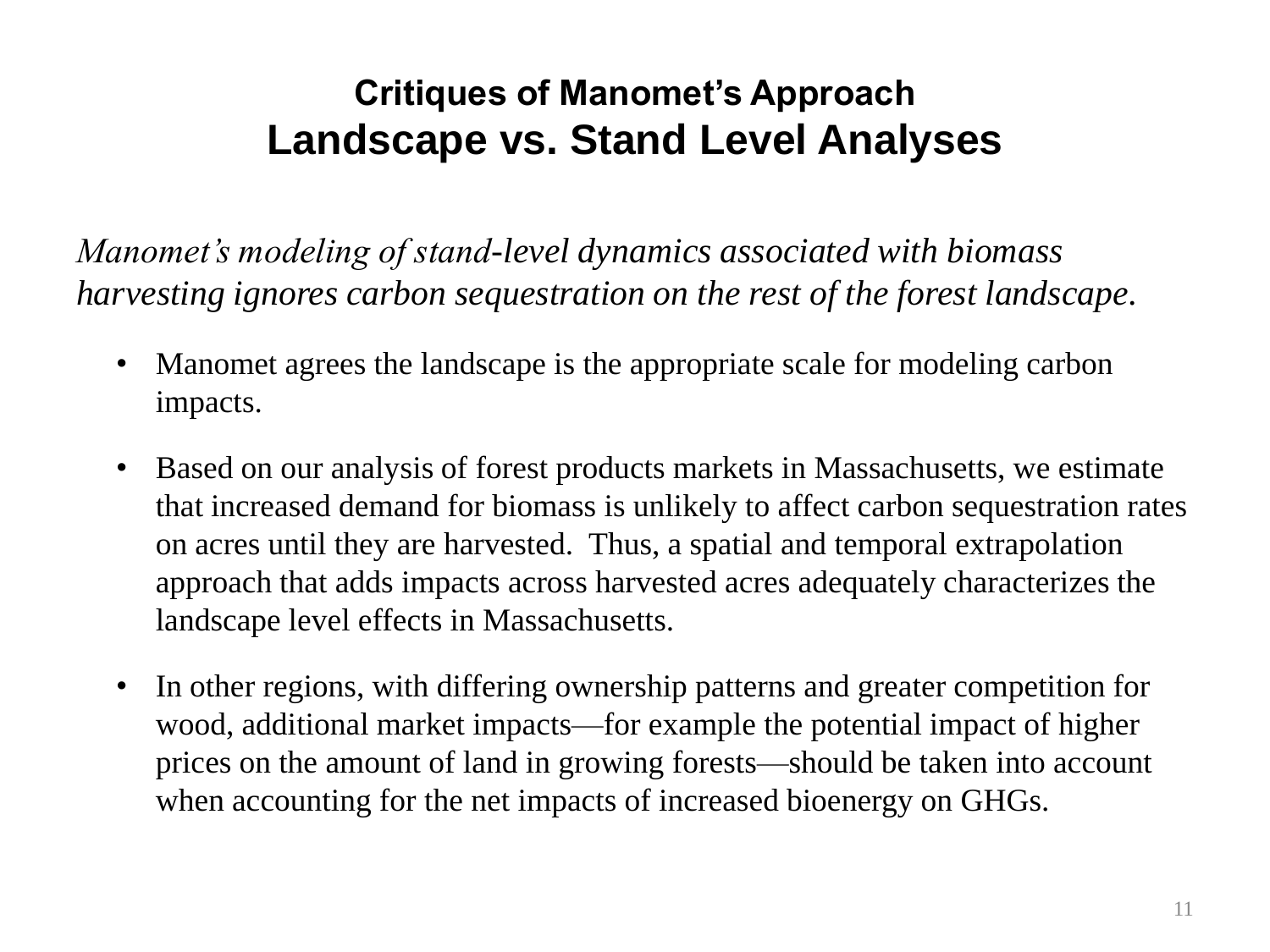### **Critiques of Manomet's Approach Choice of Lifecycle Assessment Boundaries**

*Manomet erred in failing to include carbon sequestered in wood products that result from the timber harvest 'business as usual' scenario, and the avoided fossil fuel emissions from substitution for concrete and steel products*

- Manomet's economic analysis of Massachusetts forest products markets suggested that increased biomass harvests would not alter the level of sawtimber harvests in the state.
- Consequently, comparing the results of our BAU and biomass scenarios, there is no change in the amount of carbon sequestered in wood products or the amount of fossil use avoided through substitution of wood for concrete and steel.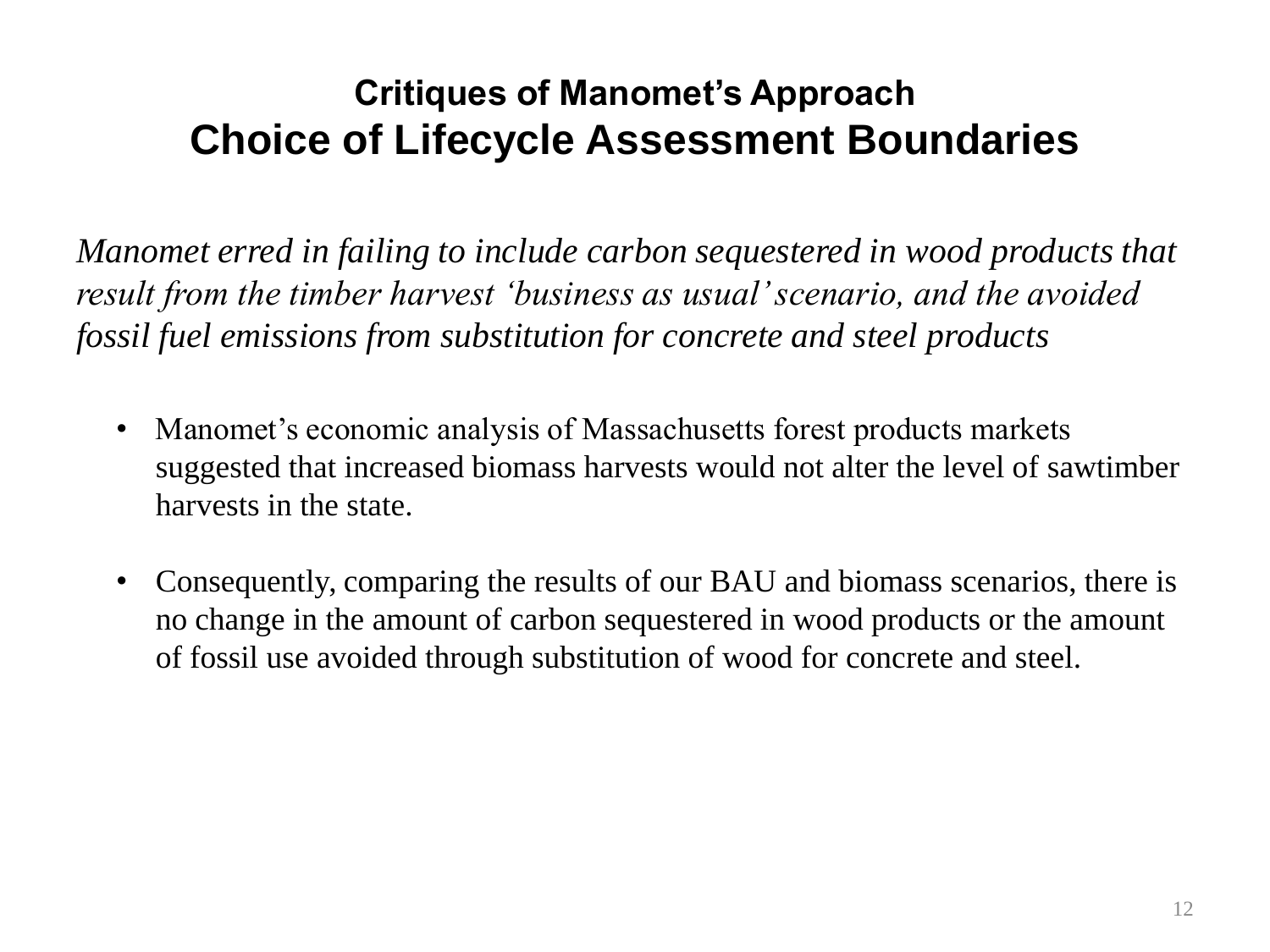### **Critiques of Manomet's Approach Choice of Baseline Assumptions**

*Manomet's BAU baseline is a highly uncertain projection of the future and should not be relied upon in setting biomass policies.*

- Baseline assumptions are important drivers of GHG outcomes, and because they are projections, inherently uncertain. This is simply the reality of policy models−they must rely on a vision of what happens in the future absent the implementation of a policy change.
- Because of the importance of baselines, careful attention should be given to their definition whenever biomass policy analyses are constructed. Sensitivity analyses can be very informative.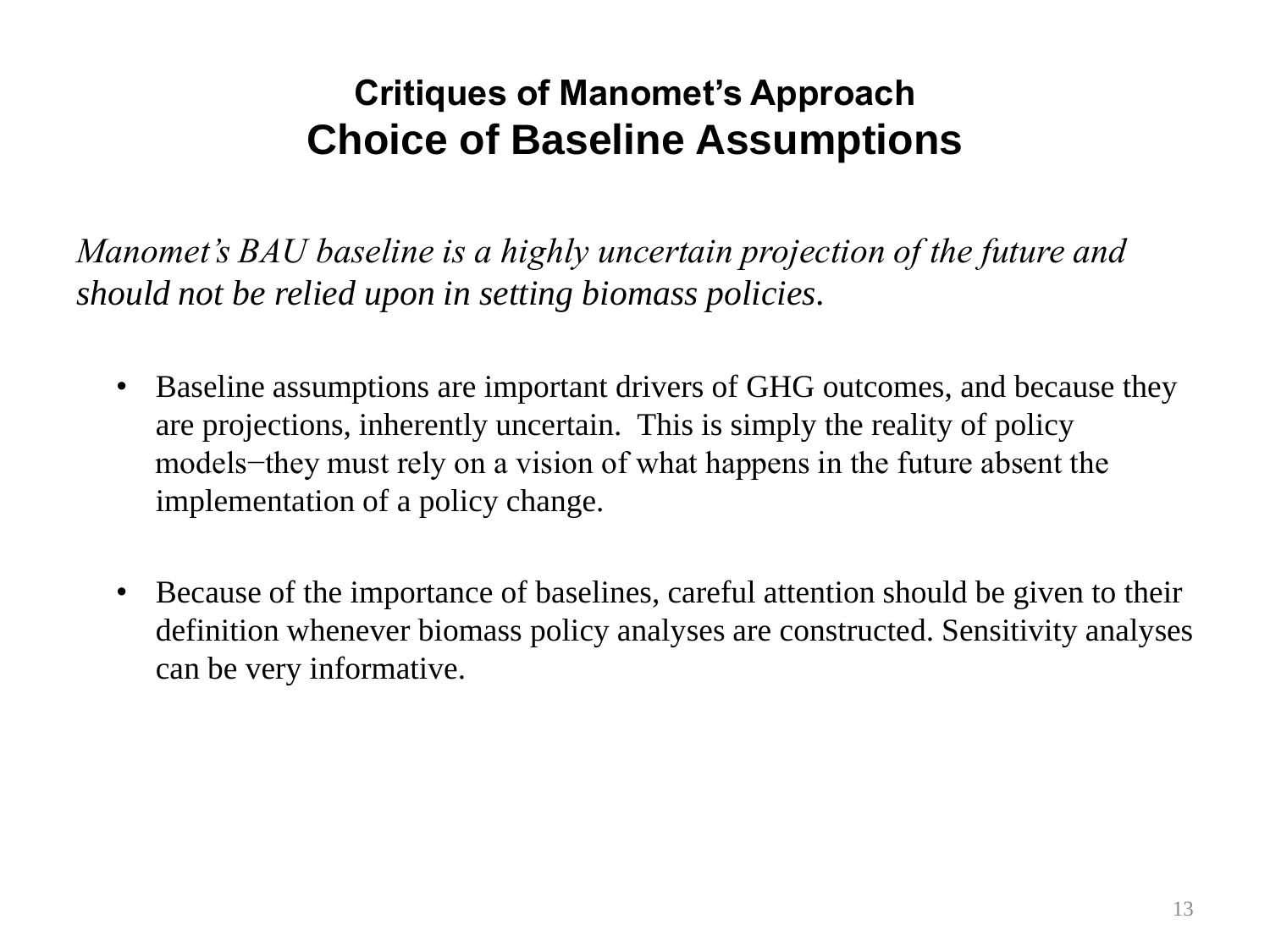# **Broader GHG Accounting Implications?**

- Increases in biomass energy generation can lead to higher atmospheric GHG levels even when sustainable forestry is practiced.
- But from a GHG perspective, all biomass energy is not created equal as there can be substantial differences in the timing of biomass GHG benefits.
- These are attributable to differences in:
	- $-$  GHG efficiency (tons  $CO<sub>2</sub>$  per unit of energy) of different technologies in converting wood biomass to electric or thermal energy.
	- Type of fossil fuel and generation technology being displaced by the bioenergy system (coal, natural gas, oil).
	- Source of the woody biomass (waste wood vs. chipped roundwood).
	- Forest management and harvest approaches.
- GHG accounting approaches that rely only on changes in forest inventories relative to the present cannot fully account for these differences going forward.